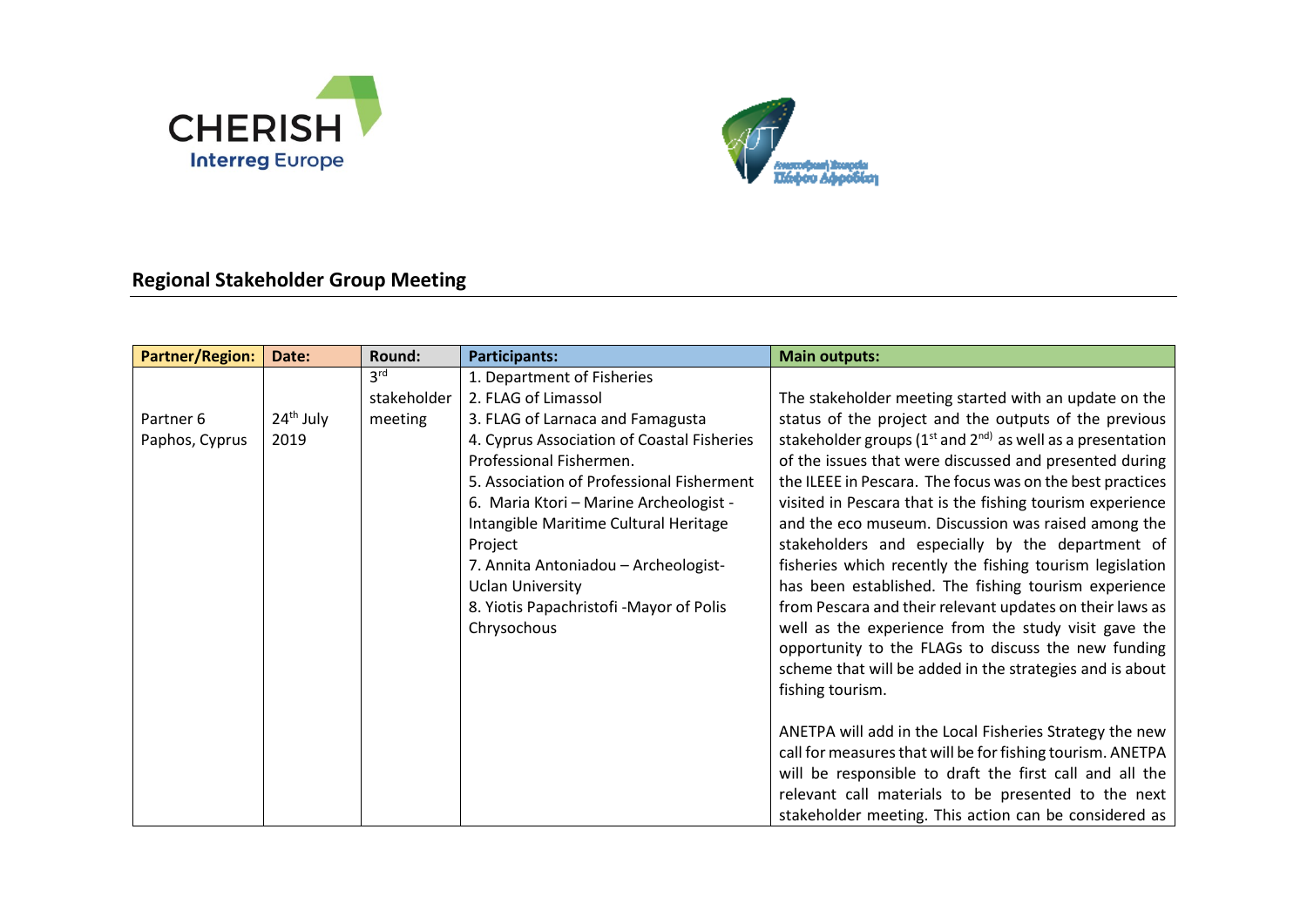



an action of the action plan, but its implementation is starting from now with all the preparation work that needs to de done. The association of fishermen agree with this since they believe that the fishing tradition can also be kept with the promotion of fishing tourism, but moreover fishing tourism can be a good source of income for the fishermen.

Also, the President of the fishermen has requested an education program for the fishermen concerning fishing tourism. To improve the skills of local fishermen to provide better services. Also, on how to promote the product of fishing tourism. There is a need of a communication and marketing strategy.

Concerning the practice of Eco-museum as it was discussed in the ILEEE in Paphos, Polis town has a place (old warehouses) in the Latsi marina. This project will be funded by the Local Fisheries Strategy. It will be a museum that will promote the fishing culture of the area. Based on the eco-museum and the fact that the fishermen of the area are very active and contribute to this the President of the fishermen suggested that the fishermen can contribute with exhibitions or/and can collaborate with the museum and organize workshops for the kids. It was decided that this will be done in collaboration with the Intangible Maritime Cultural Heritage Project.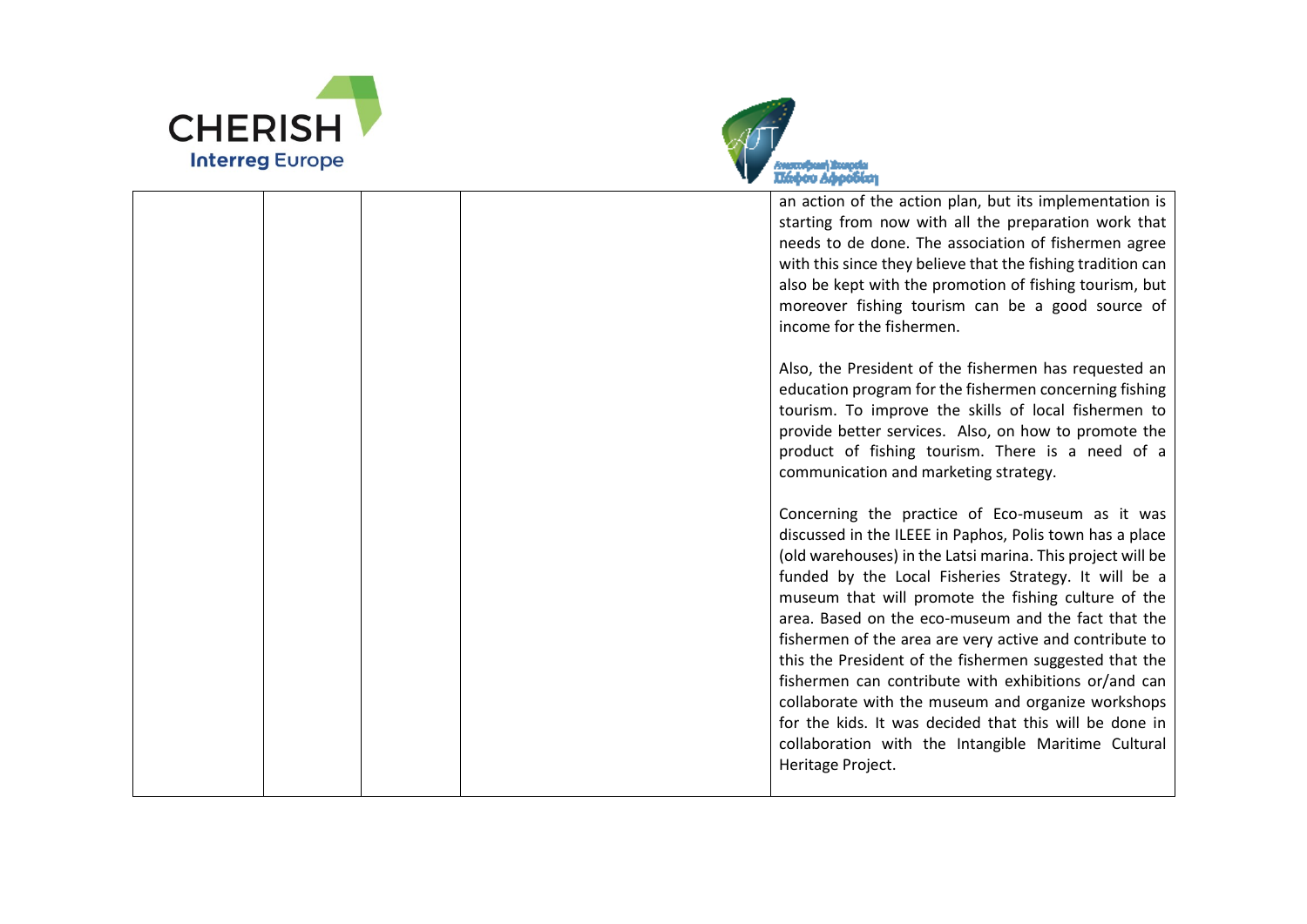



Then Maria Ktori took the floor and presented the status on the work done with the Intangible Maritime Cultural Heritage Project. The project is continuing to record the vernacular shipbuilding in Cyprus with more interviews and documenting the work of the shipbuilders. All the material that will be collected as well as the interviews has been decided to deliver in a publication that will be funded by the Local Fisheries Strategy of Paphos. Also, Maria Ktori informed us about this year's Children's Festival of Culture that an educational workshop was organized for the children dedicated to Cypriot vernacular shipbuilding. Our young friends learned about the "kaikia" built by master shipbuilder Chambis, and also about the sponge fishing boats, and travel in the past with Maria Ktori. The Department of Fisheries presented the news on the Operational Programme of 2014-2020 and where the FLAGS are standing and what improvements are feasible to be done in the Local Fisheries Strategies for including the "sense" of promoting the fishing and marine culture. Also, discussion was raised on how the call of public projects can be improved to be wider open and can give benefit and points to projects that are linked to fishing culture. The same as for the call of festivals. Decisions:

> 1) ANETPA will draft the call for the scheme of fishing tourism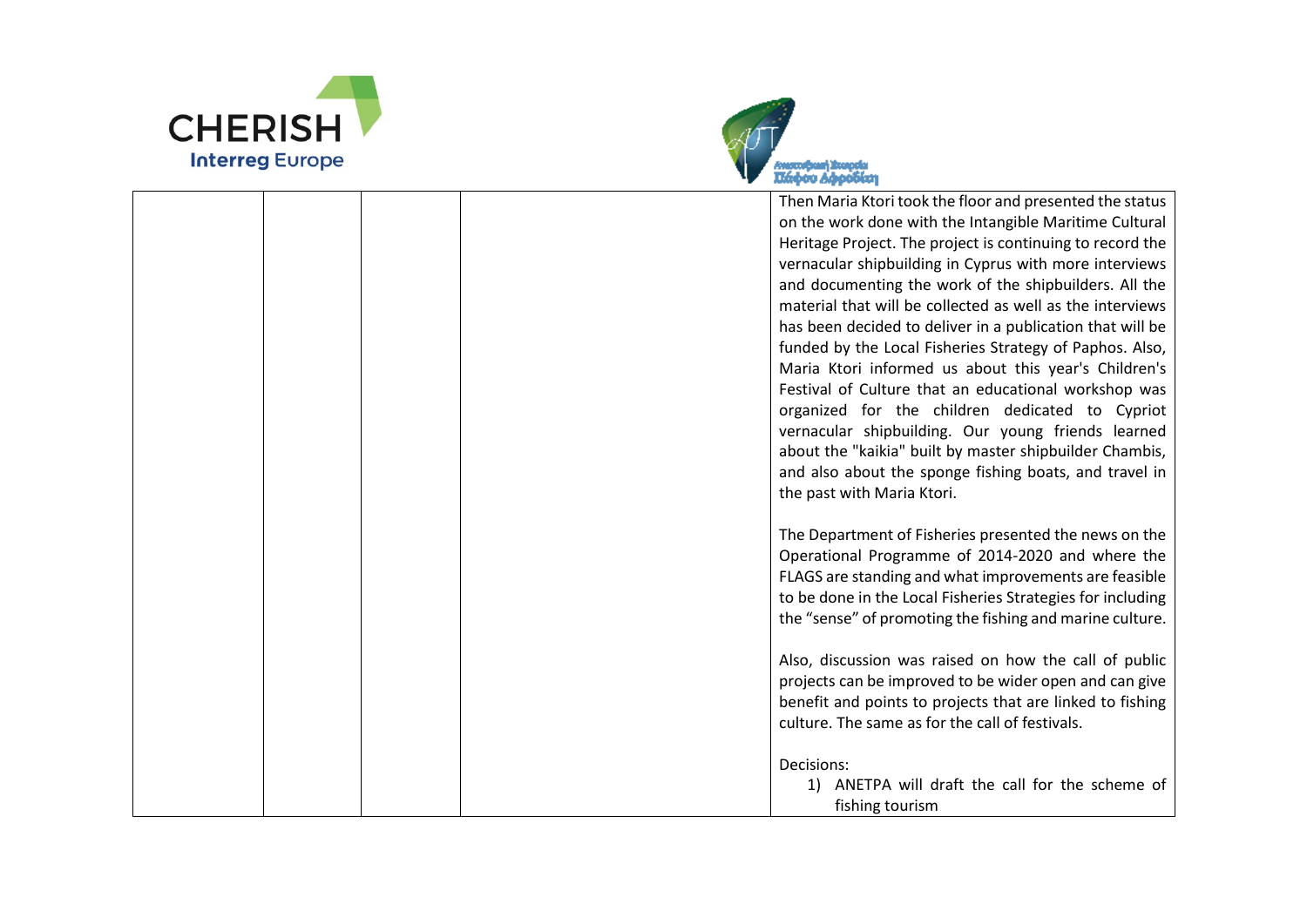



| Partner 6<br>Paphos, Cyprus | 26 <sup>th</sup><br>September<br>2019 | $4^{\text{th}}$<br>stakeholder<br>meeting | 1. Department of Fisheries<br>2. FLAG of Limassol<br>3. FLAG of Larnaca and Famagusta<br>4. Flag of Lesvos Island (greece)<br>5. Flag of Heraklion (Crete-Greece)<br>6. Special Management Office of OP<br>"Fisheries and Maritime" (Greece)<br>7. Department of Marine Sciences<br>(Lesvos-Greece) | 3)<br>4)<br>5)<br>in common. | 2) ANETPA will design the call for public projects<br>and the call for festivals that will be funded by<br>the Local Fisheries Strategy. For this call there<br>will be an award criterion for public projects and<br>festivals that are dealing with fishing culture.<br>ANETPA in collaboration with the Department<br>of Fisheries will start to draft the educational<br>programme for the fishing tourism.<br>The Local Fisheries strategy will fund the<br>management and business plan for fishing<br>tourism in the area.<br>The Intangible Maritime Cultural Heritage<br>Project will continue the work of recording<br>vernacular shipbuilding as well as the sponge<br>fishing boats.<br>On the opportunity of the visit of the FLAGS of Cyprus<br>to Lesvos for the cooperation project Dive in our Islands<br>we had the opporunity to organize a half day Greece-<br>Cyprus stakeholder meeting. We presented the Cherish<br>project and the results and discussions from the ILEEE.<br>The discussion was reaised on the good practises seen<br>so far as well as to what kind of activities we can add to<br>our strategies that are allowed at this point by the OP<br>and that can promote fishing culture. Both Cyprus and<br>Greece are marine, fishing places and lot of things area |
|-----------------------------|---------------------------------------|-------------------------------------------|-----------------------------------------------------------------------------------------------------------------------------------------------------------------------------------------------------------------------------------------------------------------------------------------------------|------------------------------|-----------------------------------------------------------------------------------------------------------------------------------------------------------------------------------------------------------------------------------------------------------------------------------------------------------------------------------------------------------------------------------------------------------------------------------------------------------------------------------------------------------------------------------------------------------------------------------------------------------------------------------------------------------------------------------------------------------------------------------------------------------------------------------------------------------------------------------------------------------------------------------------------------------------------------------------------------------------------------------------------------------------------------------------------------------------------------------------------------------------------------------------------------------------------------------------------------------------------------------------------------------------------------------------------------------|
|                             |                                       |                                           |                                                                                                                                                                                                                                                                                                     |                              | What it was decided is in the project Dive in our Islands<br>we will see what kind of actions we can add so as to<br>promote fishing culture. Some ideas was to find people                                                                                                                                                                                                                                                                                                                                                                                                                                                                                                                                                                                                                                                                                                                                                                                                                                                                                                                                                                                                                                                                                                                               |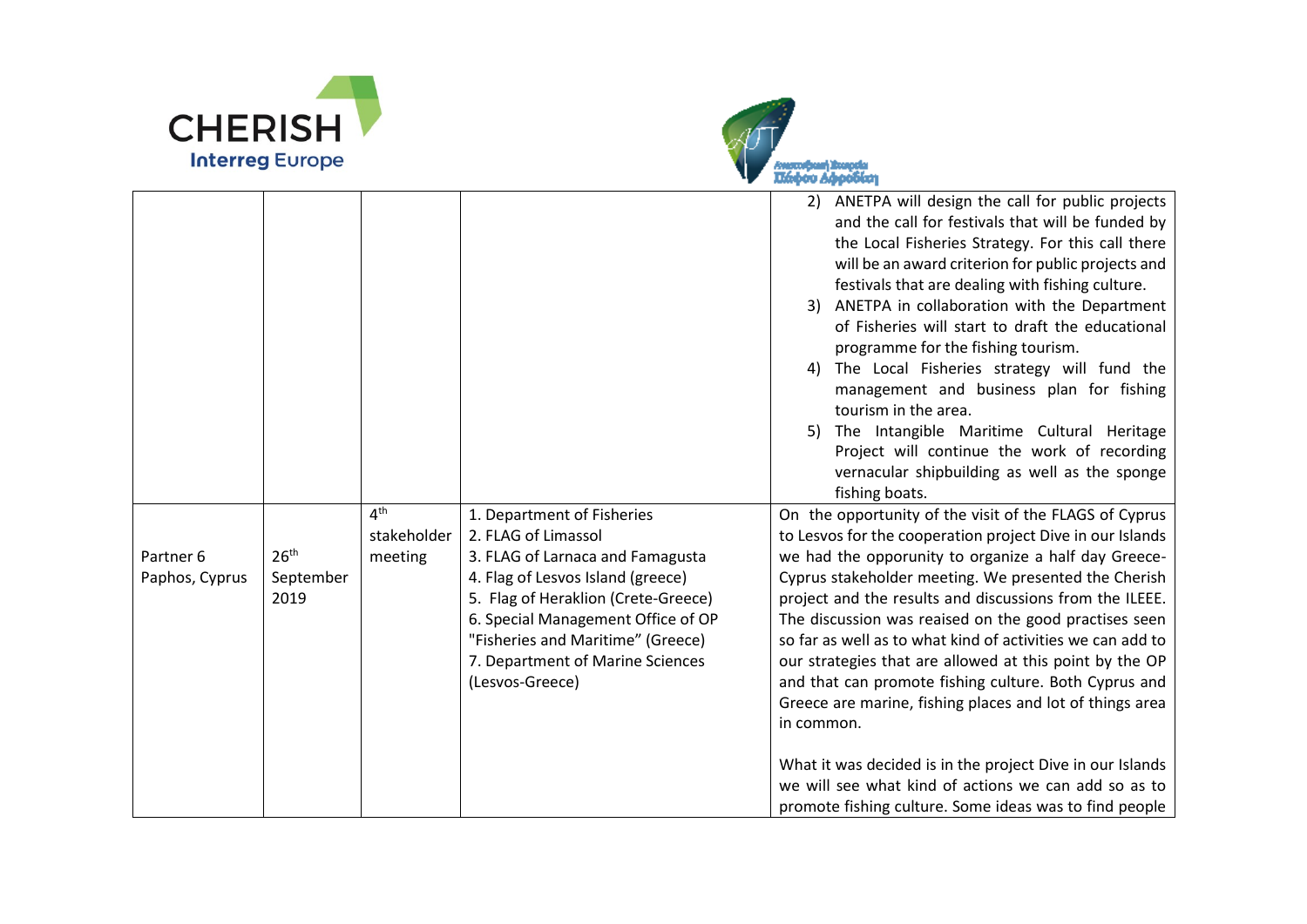



|  | who know the old diving way and see if they have the<br>old equipment. The FLAG of Lesvos already has a contact<br>and they will inform us at the later stages how we can<br>used this. |
|--|-----------------------------------------------------------------------------------------------------------------------------------------------------------------------------------------|
|  | The meeting ended with a fishing tourism experience in<br>the area of Molivos (photo).                                                                                                  |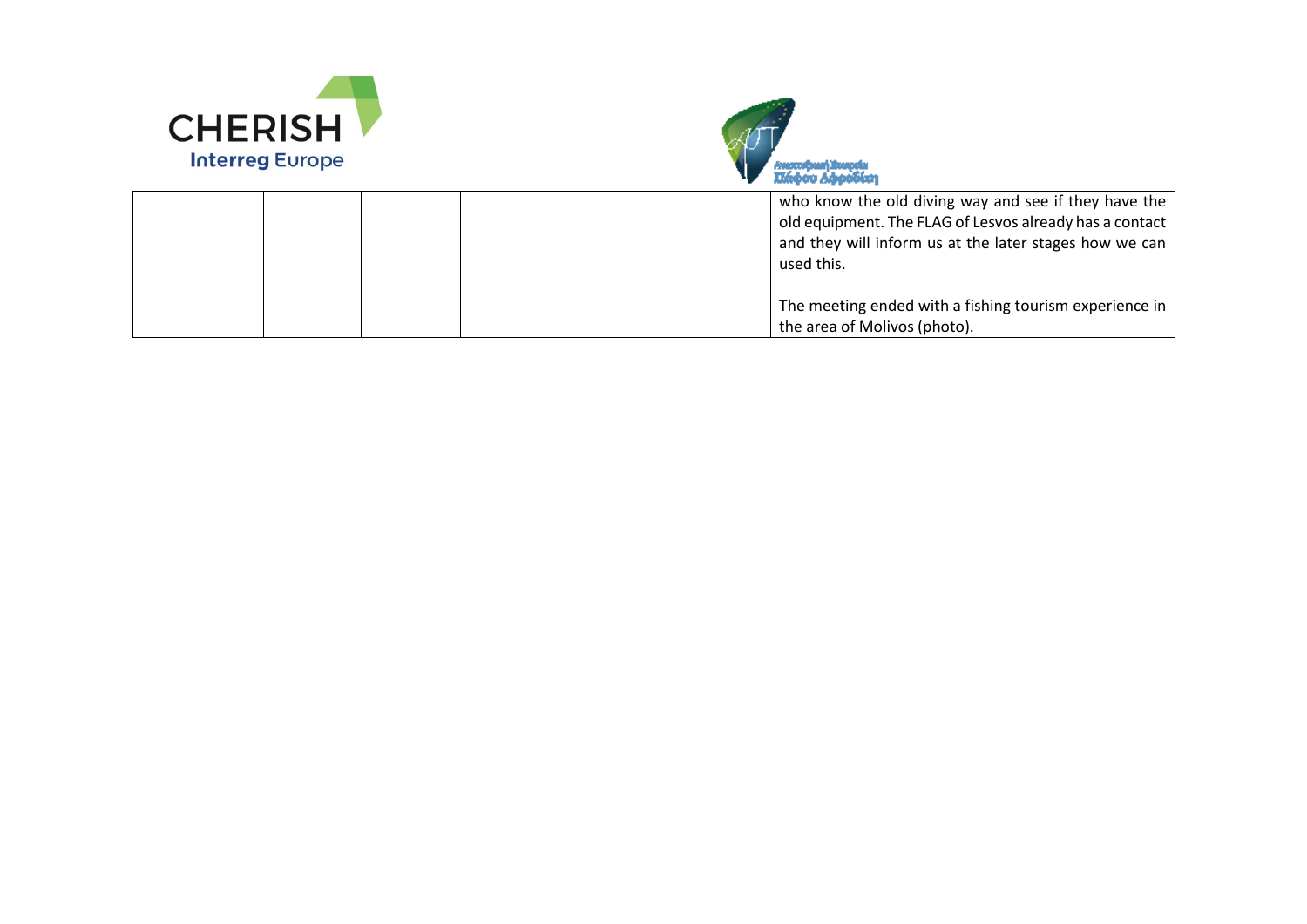